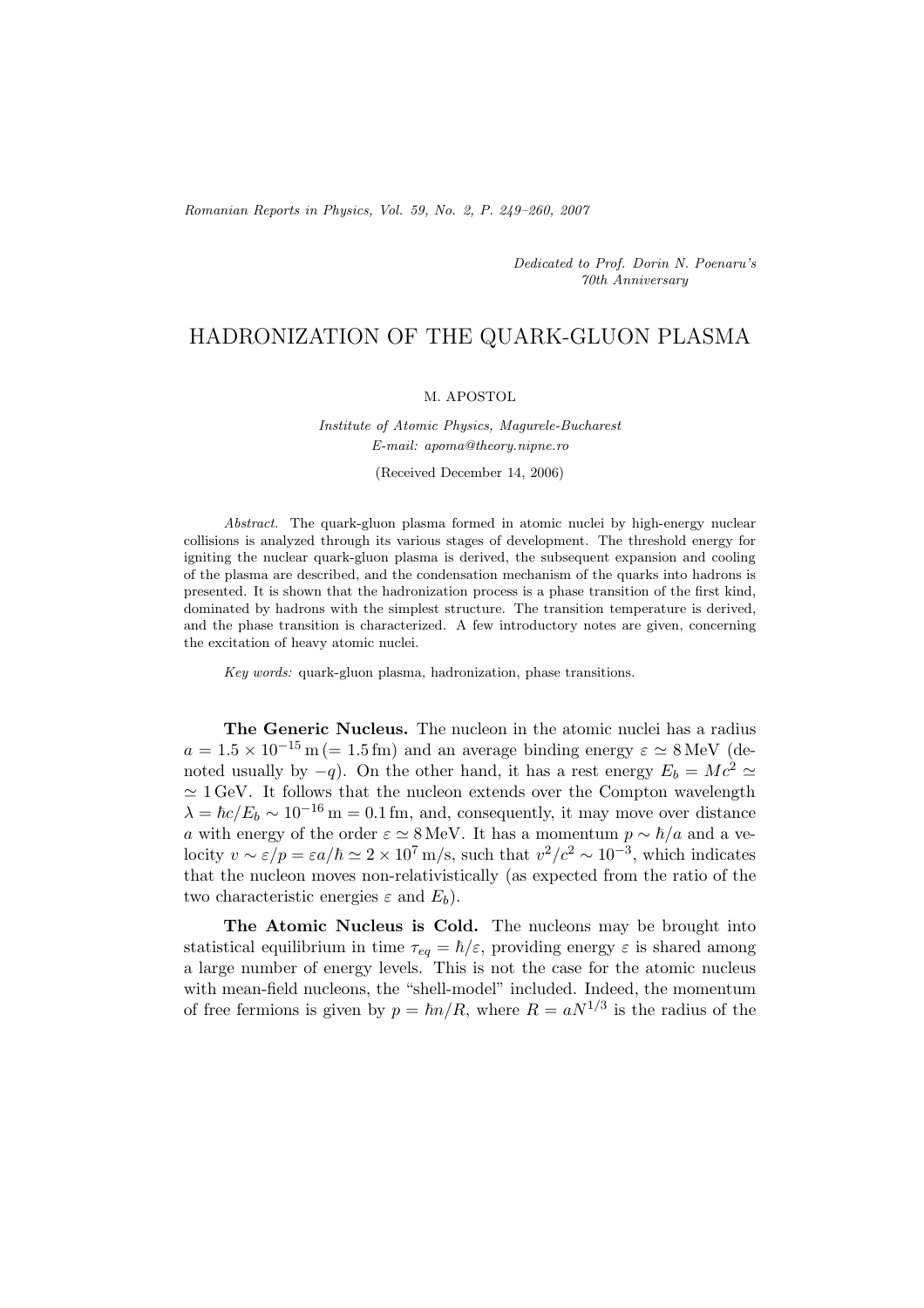nucleus, and the Fermi momentum is  $p_F \sim \hbar n_F / R = \hbar n_F / a N^{1/3}$ , hence the Fermi number  $n_F \sim N^{1/3} \sim 6$  for  $N \sim 200$ . The energy levels are given by  $\varepsilon_n = (\hbar^2/MR^2)n^2 = (\hbar^2/Ma^2)n^2/N^{2/3}$ , and for  $n = n_F$  we get the Fermi energy  $\varepsilon_F \sim \hbar^2 / Ma^2$  (~ 15 MeV).<sup>1</sup> We see that only a few energy levels are occupied ( $n_F \sim 6$ ), as a consequence of the spatial degeneracy. The energy separation is  $\delta \varepsilon \sim (\hbar^2/MR^2)n$ , and  $\delta \varepsilon_F \sim (\hbar^2/Ma^2)/N^{1/3} \sim \varepsilon_F/6$ , which is comparable with the Fermi energy. Consequently, we cannot have a statistical equilibrium. The free nucleons in a square potential well are purely a quantal ensemble, unable to sustain thermalization.

A self-consistent potential well of a mean field does not change the situation. The nucleons may accommodate to each other through mutually correlated motions over the entire volume of the nucleus, such as to produce a mean field acting as an external potential. It is usually a central-force field, like an oscillator potential, and it explains satisfactorily the nuclear shells and magic numbers. The energy separation is then reduced to somewhat extent  $(1-2 \text{ MeV})$ , but the degeneracy is still present, as indicated by the ∼ 7 nuclear shells. The equilibrium is still unattainable. Even if, ideally, we distribute all the nucleons uniformly over an energy of the order  $\varepsilon_F$ , and get an energy separation  $\delta \varepsilon \sim \varepsilon_F/N$ , this separation is still insufficient for a consistent statistical equilibrium, in the sense that we would have then large fluctuations  $(\sim 7\%$  for  $N \sim 200$ ).

The atomic nucleus is too small to have a statistics of quasi-independent particles. It is cold, and there is no nuclear temperature, as long as such a gas-like ground-state is maintained. In order to get a thermodynamics, the atomic nucleus must change its ground-state.<sup>2</sup>

**The Nuclear Solid.** In an excited nucleus the short-range strong interaction between the nucleons spoils any mean field, and the motion passes from a quantal, global one, over the entire nucleus, to a local movement, involving distinctly each nucleon. This is a liquid state, and one may think that the atomic nucleus under excitations is a nuclear liquid. However, the nuclear excitation energies are comparatively high (for instance, the lower threshold is precisely the binding energy per nucleon  $\varepsilon \simeq 8 \,\text{MeV}$ ), and they would lead to the vaporization of the nuclear liquid. Consequently, for stability, the nucleus adopts a rigid, solid state, similar with an amorphous, finite-size solid. The

<sup>1</sup> Actually, this value of the Fermi energy is changed to somewhat extent by specific numerical factors.

 $^{2}$  The mean field may still work for special excitations, like the radiative capture of slow neutrons, where the neutron is gently accommodated. On the other hand, as it is well-known, one-particle nuclear models describe satisfactorily the nuclear shells, magic numbers, and even the mass formula.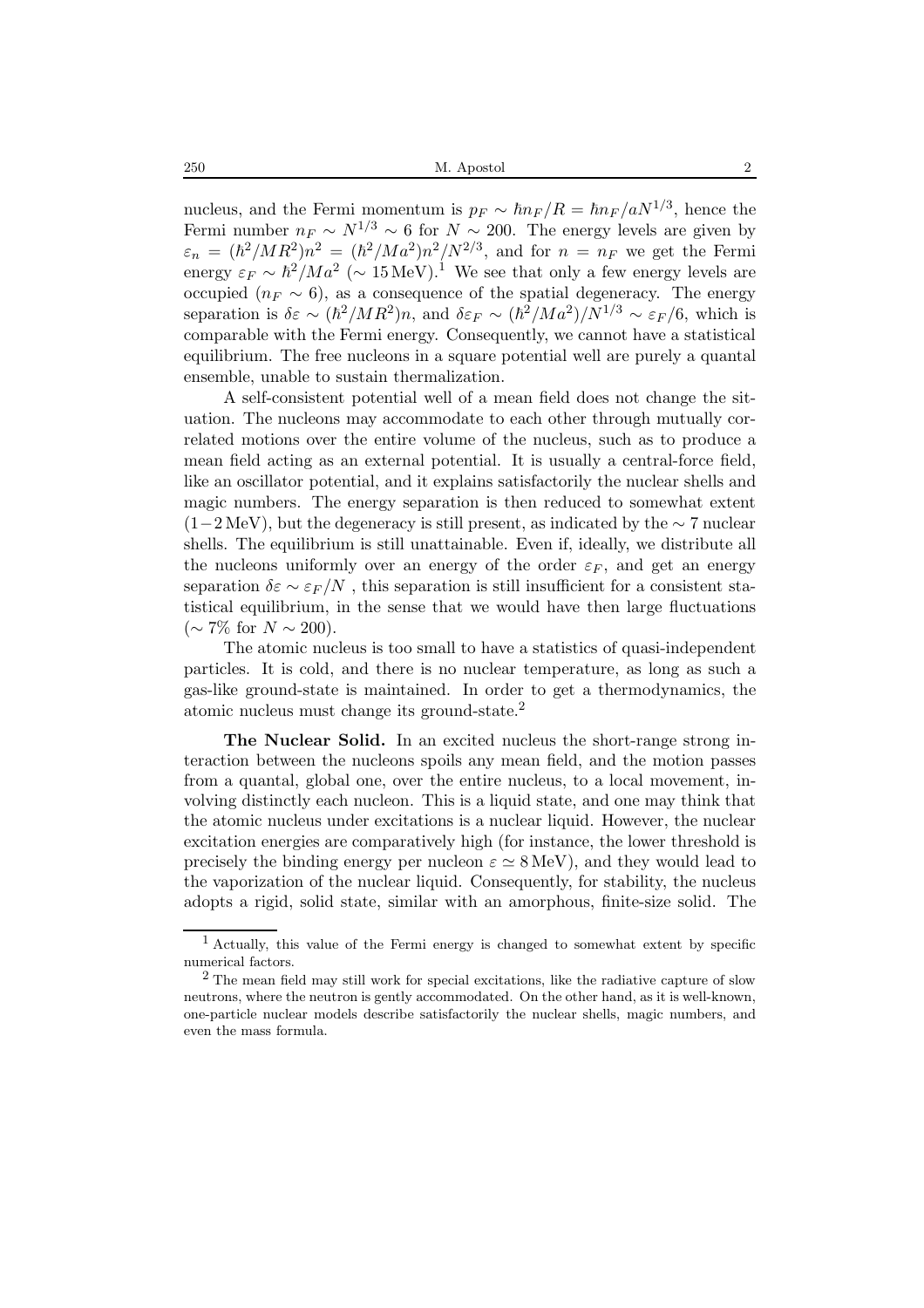thermodynamics of such a state is stable, it is attainable, and the nuclear solid can sustain high excitation energies and "hot" temperatures.<sup>3</sup>

**The Nuclear Quark-Gluon Plasma. Ignition Threshold Energy.** According to the asymptotic freedom of the quantum chromodynamics, for energies  $E$  per nucleon higher than the binding energy  $E_b$ , quarks and gluons may be released in such nuclear collisions, and they may form a quark-gluon plasma. In the initial stage, this quark-gluon plasma may be viewed as consisting of radiation (gluons) and ultrarelativistic fermions (the quarks uud and udd, corresponding to the nucleon states,  $m_u \sim 4 \text{ MeV}, m_d \sim 8 \text{ MeV}$ ). If the nuclear collision process is such that only a few nucleons are destroyed, i.e. the total energy  $E_{tot}$  given to the nucleus is slightly greater than the binding energy of a few nucleons only, then the number of released quarks and gluons is small, and they may be delocalized as wave packets over the entire volume of the nucleus. Consequently, their density is low, and such a rarefied plasma may attain equilibrium in a very long time only, of the order of  $\tau_{eq} \sim \hbar/(E - E_b)$ , where  $E = E_{tot}/N$  is the average energy imparted to each nucleon among those  $N$  destroyed nucleons. The characteristic scale energy of this ensemble of a few quarks and gluons is comparable with the spacing of their quantal energy levels, which indicates that equilibrium is not reached in fact for such an ensemble. It is a cold plasma, in non-equlibrium, and the original nucleons may in fact be quickly recovered, as the large delocalization may nullify in fact the asymptotic freedom. One may say that the quark-gluon plasma has not yet been ignited in this case.

In order to be fully developed, the hadronization process requires a quarkgluon plasma as dense as possible, and as hot as possible. It is desirable therefore, first, to unbind as many nucleons in the nucleus as possible. It is also worth noting in this case that if, conceivably, the nuclear collison process is such as to impart to each nucleon in the nucleus an energy slightly greater than its binding energy, then, again, the equilibrium cannot be reached, and the original nucleons are again quickly recovered. It is obvious, therefore, that there is a threshold energy  $\varepsilon_{thr}$  (leaving aside the nucleon binding energy) for igniting the quark-gluon plasma. It corresponds to the characteristic scale energy of a degenerate ideal gas of ultrarelativistic identical fermions (Fermi energy), with density  $n_q \sim N/V \sim 1/a^3$ , where V is the volume of the nucleus and N is of the order of the number of nucleons in nucleus. This threshold energy is then given by

$$
\varepsilon_{thr} \sim \hbar c/a = 125 \,\text{MeV}.\tag{1}
$$

<sup>3</sup> The detailed, quantitative arguments for the nuclear solid are given in J. Theor. Phys., **125** (2006). Prof. D. Poenaru kindly informed me about a letter of Pauli to Heisenberg in 1933, where Pauli raised this issue of a rigid nucleus.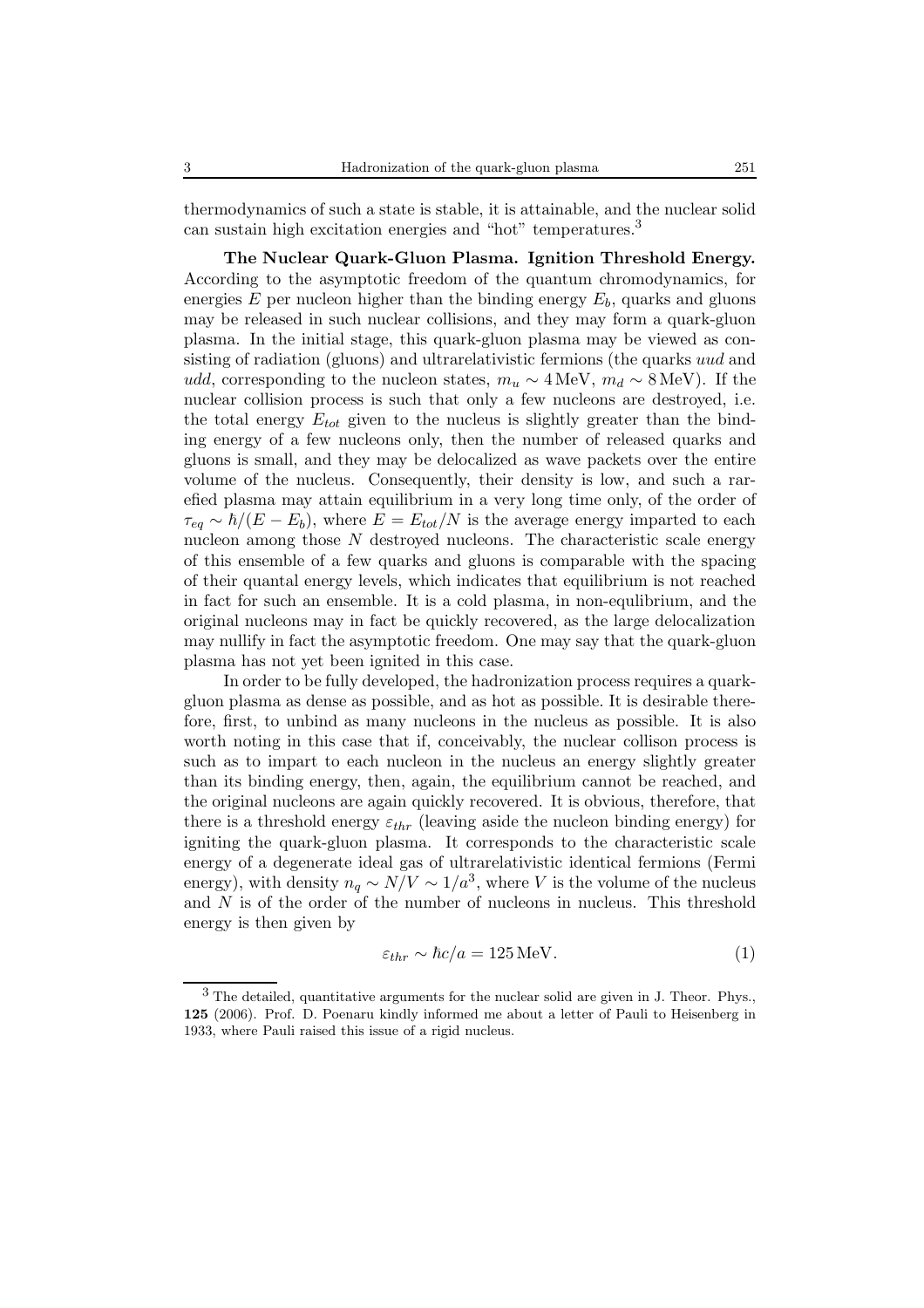It corresponds to an average energy  $(3/4)\varepsilon_{thr}$  per quark, or, since we may take 3 quarks released per nucleon, to an average energy  $(9/4)\varepsilon_{thr}$  per nucleon (beside the binding energy  $E_b$ ).<sup>4</sup> The ensemble of quarks may then reach equilibrium in time  $\tau_{eq} \sim \hbar / \varepsilon_{thr} \sim 10^{-23} s$ . However, the spacing between their quantal levels is of the order of  $\delta \varepsilon_a \sim \hbar c/aN^{1/3} = \varepsilon_{thr}/N^{1/3}$ , and, again, one can see that a lot of quantal fluctuations are expected (because  $N$  is small, of the order of the number of nucleons in the nucleus). We assume that the nuclear quark-gluon plasma is fully developed at the scale of the entire nucleus, and its energy per quark is far above the ignition threshold energy given by equation (1) (in fact much far above, as it is shown below).

**Hot and Dense Quark-Gluon Plasma.** The energy of the quarkgluon plasma can be written as

$$
E_p = E_q + E_g,\t\t(2)
$$

where  $E_q$  denotes the energy of the quarks and  $E_q$  stands for the energy of the gluons. For low temperatures, the energy of the quarks reads

$$
E_q = \frac{3}{4} N_q \varepsilon_F + \frac{3\pi^2}{2} N_q \frac{T^2}{\varepsilon_F} + \cdots, \qquad (3)
$$

where  $N_q$  is the number of quarks,  $\varepsilon_F = (6\pi^2/2g_q)^{1/3}\hbar c \cdot n_q^{1/3}$  is their Fermi energy,  $g_a$  denotes the statistical weight of their multiplicities, and T stands for temperature. Equation (3) corresponds to a degenerate gas of ultrarelativistic fermions with density  $n_q = N_q/V$  at temperature  $T \ll \varepsilon_F$ . The Fermi energy  $\varepsilon_F$  is comparable with the threshold energy  $\varepsilon_{thr}$ , for the threshold density  $(N_q \sim N)$ . The energy of the gluons

$$
E_g = (\pi^2 g_g / 15) V T^4 / (\hbar c)^3 \tag{4}
$$

is that of a black-body radiation in volume V at temperature T, where  $g_q$ stands for the statistical weight of the gluons multiplicities. The number of gluons is also given by  $N_q = 0.244g_q V (T/\hbar c)^3$ . It is easy to see that the quarkgluon plasma is dominated by the gluon energy, since the number of gluons increases appreciably with increasing temperature.

As long as the number of quarks is fixed, even for very high excitation energies (when the quarks may form a classical gas of ultrarelativistic fermions) the quark-gluon plasma is dominated by gluons, and the hadronization process is not expected to have a rich output. Actually, the strong interactions in the hot quark-gluon plasma lead to the production of a large number of quarks, of various species, antiquarks included, like, for instance, by pair production.

<sup>&</sup>lt;sup>4</sup> The energy of a degenerate gas of N ultrarelativistic fermions is  $E = (3/4)N\varepsilon_F$ . If we take  $n_q = 1/r^3 = 3N/V = 3/a^3$ , then the threshold energy is  $\varepsilon_{thr} \sim \hbar c/r = \sqrt[3]{3}\hbar c/a \sim$  $\sim 180 \,\mathrm{MeV}.$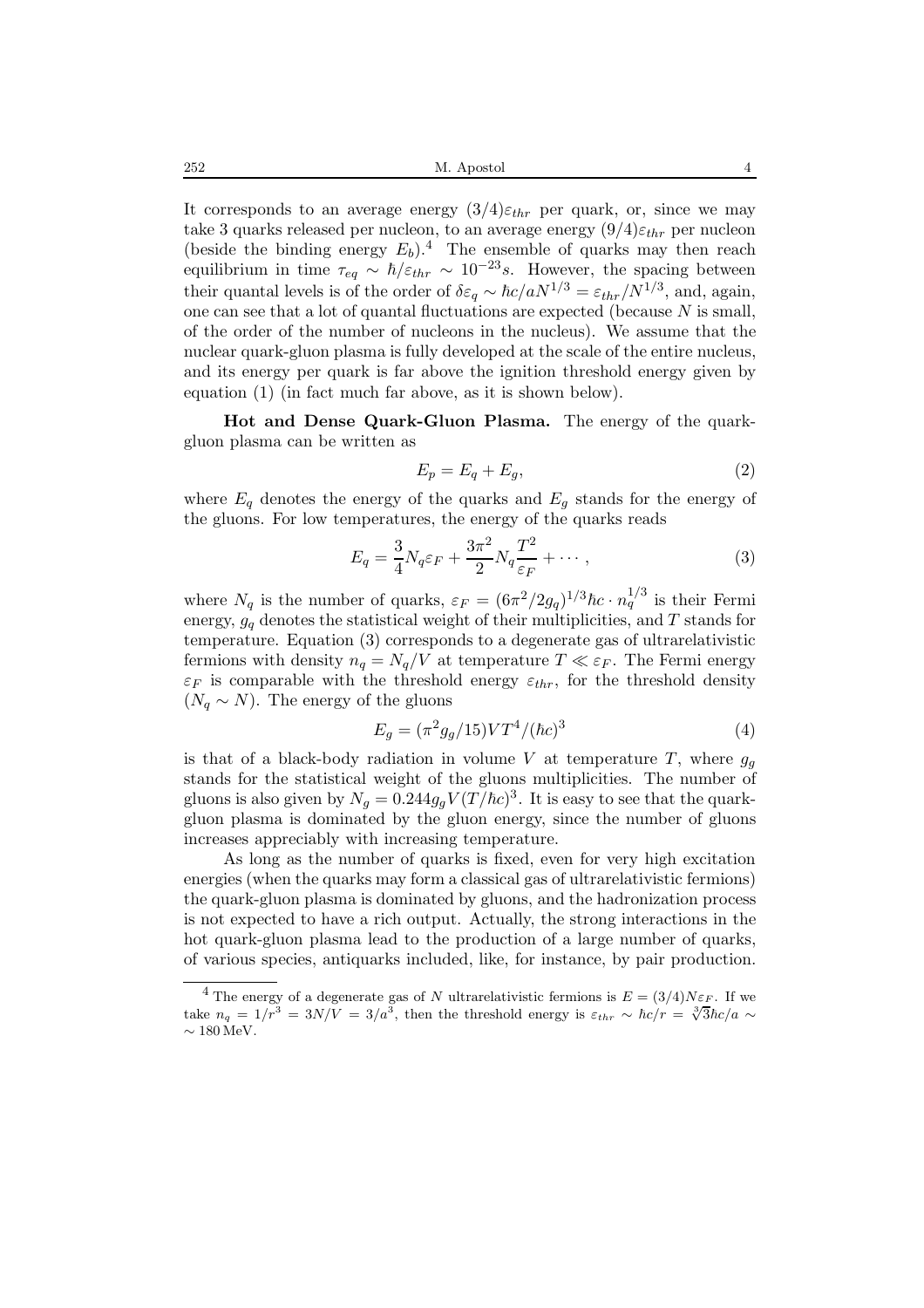These quarks are in equlibrium with the gluons, so they have a vanishing chemical potential, their number is not fixed, and for sufficiently high energies they may be viewed as an ultrarelativistic gas of fermions. The energy of such a quark gas is given by

$$
E_q = (7\pi^2 g_q / 240) V T^4 / (\hbar c)^3,
$$
\n(5)

and one can see that, up to some immaterial numerical factors, it is the same as the energy of the gluons given by (4). Similarly, the number of these quarks is given by  $N_q = (1.8g_q/2\pi^2)V(T/\hbar c)^3$ , which is equal to the number of gluons, except for some immaterial numerical factors. Therefore, leaving aside such numerical factors, the energy of the hot and dense quark-gluon plasma can be represented as

$$
E_p \simeq VT^4/(\hbar c)^3. \tag{6}
$$

According to (6), for the nuclear volume  $V = Na<sup>3</sup>$ , we get the temperature  $T = [10^6 E_p (\text{MeV})/N]^{1/4}$ , and for  $E_p/V \sim 10^3 \text{ GeV}/\text{fm}^3$  the temperature is  $T \sim 1$  GeV. The number of ultrarelativistic quarks in the quark-gluon plasma (or the number of gluons) is given by  $N_q = N[T(\text{MeV})/100]^3$ , and for  $T \sim 1 \,\text{GeV}$  we get  $N_q \sim 10^3 N$ , where N is the number of nucleons in the nucleus.

We can see that for such temperatures  $(1 \text{ GeV})$  it is unlikely to have massive quarks in the quark-gluon plasma (temperature should be of the order of their rest energy  $mc^2$  at least). Beside u and d quarks, only the s quark is expected ( $m_s \sim 150 \,\text{MeV}$ ), which may also be viewed as being in the ultrarelativistic limit. In general, if massive quarks are present in this process  $(m_c \sim 1.5 \,\text{GeV}, m_b \sim 4.7 \,\text{GeV}, m_t \sim 176 \,\text{GeV})$ , their number and their energy are much lower than the values given here, so the process may be viewed as being dominated by gluons and ultrarelativistic quarks in equilibrium.<sup>5</sup>

This hot and dense ultrarelativistic quark-gluon plasma, extended over the whole volume of the nucleus, reaches equlibrium very quickly (in time  $\sim \hbar/T \sim 10^{-24} s$ , expands, gets cold, and hadronizes. The thermalization condition  $T \gg \delta \varepsilon_q$  is much better fulfilled now.

**Hadronization. Classical statistics.** The quark-gluon plasma expands with light velocity. Its radius increases from the radius  $R_0$ , which may be taken

<sup>&</sup>lt;sup>5</sup> Usually, the chemical potential  $\mu$  for relativistic particles of mass m includes the rest energy  $mc^2$ ,  $\mu = \mu_0 + mc^2$ , and it is this potential that vanishes at equilibrium with gluons. The relativistic energy  $\sqrt{m^2c^4+c^2p^2}$  in the exponent of the statistical distributions makes the corresponding number and energy of particles much smaller in comparison with the ultrarelativistic limit (which formally corresponds to  $m \to 0$ ). For instance, in the limit  $T \ll mc^2$ , these quantities are exponentially small (∼  $e^{-mc^2/T}$ ).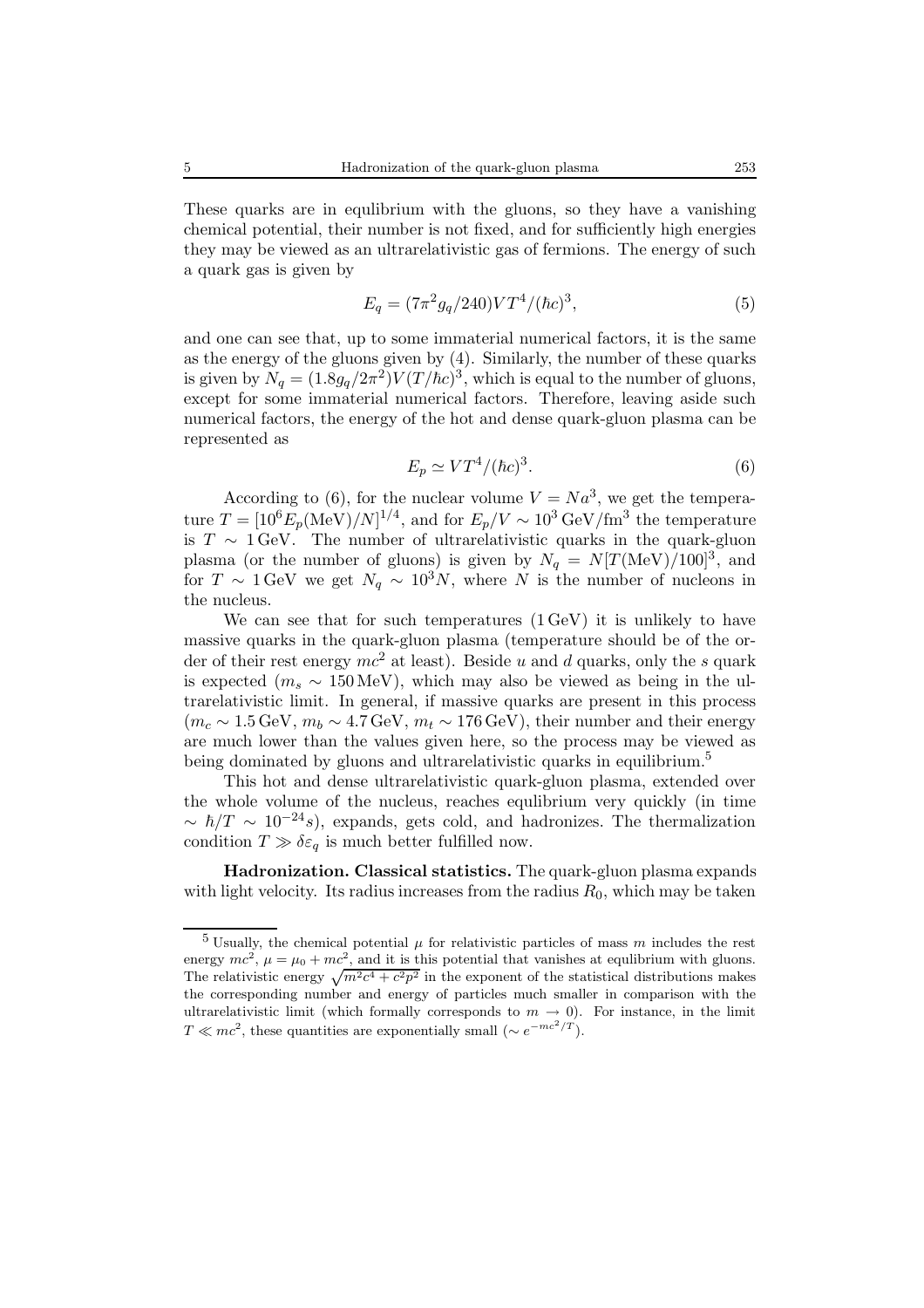as the radius  $R_0 = aN^{1/3}$  of the original nucleus,<sup>6</sup> to  $R = R_0 + ct$  for time t, so we can write

$$
R = R_0(1 + ct/aN^{1/3}).
$$
\n(7)

Making use of equation (6), with  $V = R^3$  (and  $V_0 = R_0^3$ ), we get that plasma temperature decreases according to

$$
T = T_0 \left(1 + ct/aN^{1/3}\right)^{-3/4},\tag{8}
$$

where  $T_0 = E_p^{1/4} (\hbar c/R_0)^{3/4}$  is the original plasma temperature. Similarly, the number of quarks (or gluons) increases in time during this expansion according to

$$
N_q = N_{q0}(1 + ct/aN^{1/3})^{3/4},\tag{9}
$$

where  $N_{q0} = (R_0T_0/\hbar c)^3 = N(T_0a/\hbar c)^3$  is their initial number. The expansion of the quark-gluon plasma is a non-equilibrium, irreversible, process, with increase of entropy.<sup>7</sup> However, the plasma is in equilibrium at any instant of time, since, for instance, the inequality  $T > \delta \varepsilon_a \sim \hbar c/R$  is satisfied for any  $t > 0$ , according to (7) and (8).

According to the "asymptotic freedom", the process of hadronization begins with the quarks in the outer shells of the plasma. Let  $N'_q \ll N_q$  be the number of these quarks at some moment. It is given by  $N'_q = N_q(\Delta R/R)$ , where  $\Delta R$  is the thickness of the outer shell of the plasma. Both  $\Delta R$  and R have the same time dependence, so we may take  $N'_q = N_q(\Delta R_0/R_0)$  $N_q = N_q / N_q^{1/3}$ . We denote by  $f \ll 1$  the fraction  $1/N_{qo}^{1/3}$  and write  $N'_q = fN_q$ . These "surface" quarks are the first in time that begin to feel the effect of interaction. Consequently, they are gradually decoupled from the rest of the quark-gluon plasma, and can be viewed as a gas of ultrarelativistic fermions with a fixed number of particles, moving uniformly in the plasma volume and

<sup>6</sup> In the center-of-mass reference frame the plasma is at rest, so there is no Lorentz contraction anymore of the volume in the colliding-beam direction (in contrast with the nucleon-meson plasma). Similarly, a hydrodynamic regime loses its validity for high-energy radiation and ultrarelativistic quarks. At the same time, the adiabatic expansion would imply a fixed number of particles, which may hold in the later stages of expansion, close to the hadronization stage, as suggested below. In general, the picture of many-mesons "multiple" production in high-energy proton-proton (or proton-nucleus, nucleus-nucleus) collision plasma (Fermi-Landau theory of "pronged-stars" production) is different from the hadronization mechanism, at least in two respects: first, the mesons are massive (in contrast with quarks and gluons), and this may render plausible a hydrodynamic picture, at least in later stages of expansion, where interaction weakens; and this latter aspect is another great difference with respect to hadronization, where interaction does come into play precisely in later stages of expansion.

<sup>&</sup>lt;sup>7</sup> The entropy of the quark-gluon plasma is  $S \sim (4/3)E_p/T \sim N_q$ . Similarly, its pressure p is given by  $pV \sim E_p/3$ .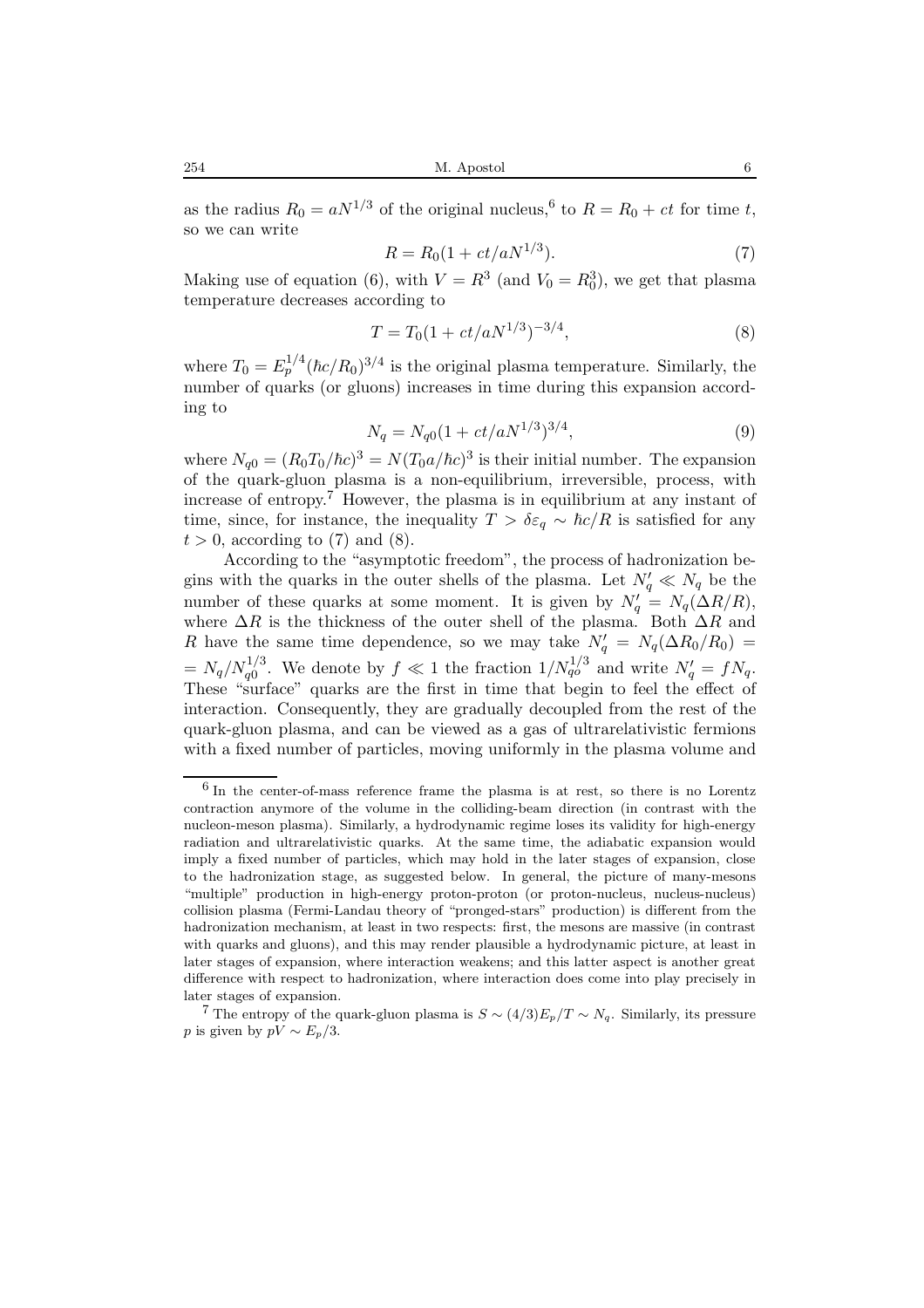in equlibrium with plasma at temperature  $T$ <sup>8</sup>. Their Fermi energy is given by  $\varepsilon_F = \hbar c/r'$ , where r' is given by  $N'_q r'^3 = R^3$ , whence  $r' = R/(fN_q)^{1/3} =$  $= \hbar c/T f^{1/3}$ . We can see that  $\varepsilon_F = Tf^{1/3}$  and  $T/\varepsilon_F = 1/f^{1/3} = 1/N_{q0}^{1/9} \gg 1$ , i.e. this ultrarelativistic gas may be viewed as obeying approximately the classical statistics. In the limit of very hot and dense plasma this condition is much better fulfilled. The energy of such a classical gas is given by  $E_q' = 3N_q'T = 3fVT^4/(\hbar c)^3$ , and one can see that the time dependence of the temperature as given by (8) is maintained (up to some minor numerical factors), according to energy conservation  $VT^4/(\hbar c)^3 + E'_q = E_p$ .

A similar conclusion applies to the resulting hadrons, because the condition for classical statistics for relativistic particles with mass m reads  $\sqrt{m^2c^4 + (\hbar c/r)^2 - mc^2} \ll T$ , where r is the mean inter-particle distance, and, since  $\sqrt{m^2c^4 + (\hbar c/r)^2} - mc^2 < \hbar c/r$ , one can see that it is satisfied if the same condition is satisfied for a gas of ultrarelativistic particles with the same density.<sup>9</sup>

We note that, though very likely, the condition for the hadronizing gas of quarks (or the resulting hadronic gas) to be in the classical limit is not essential for the mechanism of quark condensation which is described below. In general, it is very likely that the hadronization of the quarks begins with those placed at some moment in the outer shells of the plasma, and their number is a fraction f of the total number of quarks at that moment. Fraction f may differ from the one given above, and may even have a time dependence, as depending on the particularities of the "asymptotic freedom" mechanism of interaction. Time (and space) evolution of this interaction may change the time dependence given by equations  $(7)-(9)$  of the plasma expansion. All these particularities do not affect essentially the condensation mechanism of quarks into hadrons given further herein.

**Hadronization. Transition temperature and the hadronic yield.** A classical gas of  $N$  relativistic particles enclosed in volume  $V$  is described by the usual distribution

$$
dN = [gV/(2\pi\hbar)^3]e^{\mu/T}e^{-\varepsilon/T}d\mathbf{p},
$$

where  $\varepsilon = \sqrt{m^2c^4 + c^2p^2}$ ,  $\mu$  is the chemical potential and q is the corresponding weight factor. For an ultrarelativistic classical gas of quarks the chemical

<sup>8</sup> Under the action of the attraction they do not rest on the surface, but move in the whole volume. For a density of energy  $10^3 \text{ GeV}/\text{fm}^3$  and a nucleon cross-section  $(0.1 \text{ fm})^2$ (square of the Compton's length) we get a force 10 GeV/fm, which, for a confinement gradient 1 GeV/fm, means that quarks are liberated over a distance ∼ 10 fm; it corresponds to the nuclear radius.

<sup>&</sup>lt;sup>9</sup> Temperature  $\sqrt{m^2c^4 + (\hbar c/r)^2} - mc^2 \ll mc^2$  is also a scale temperature for the Bose-Einstein condensation of relativistic bosons.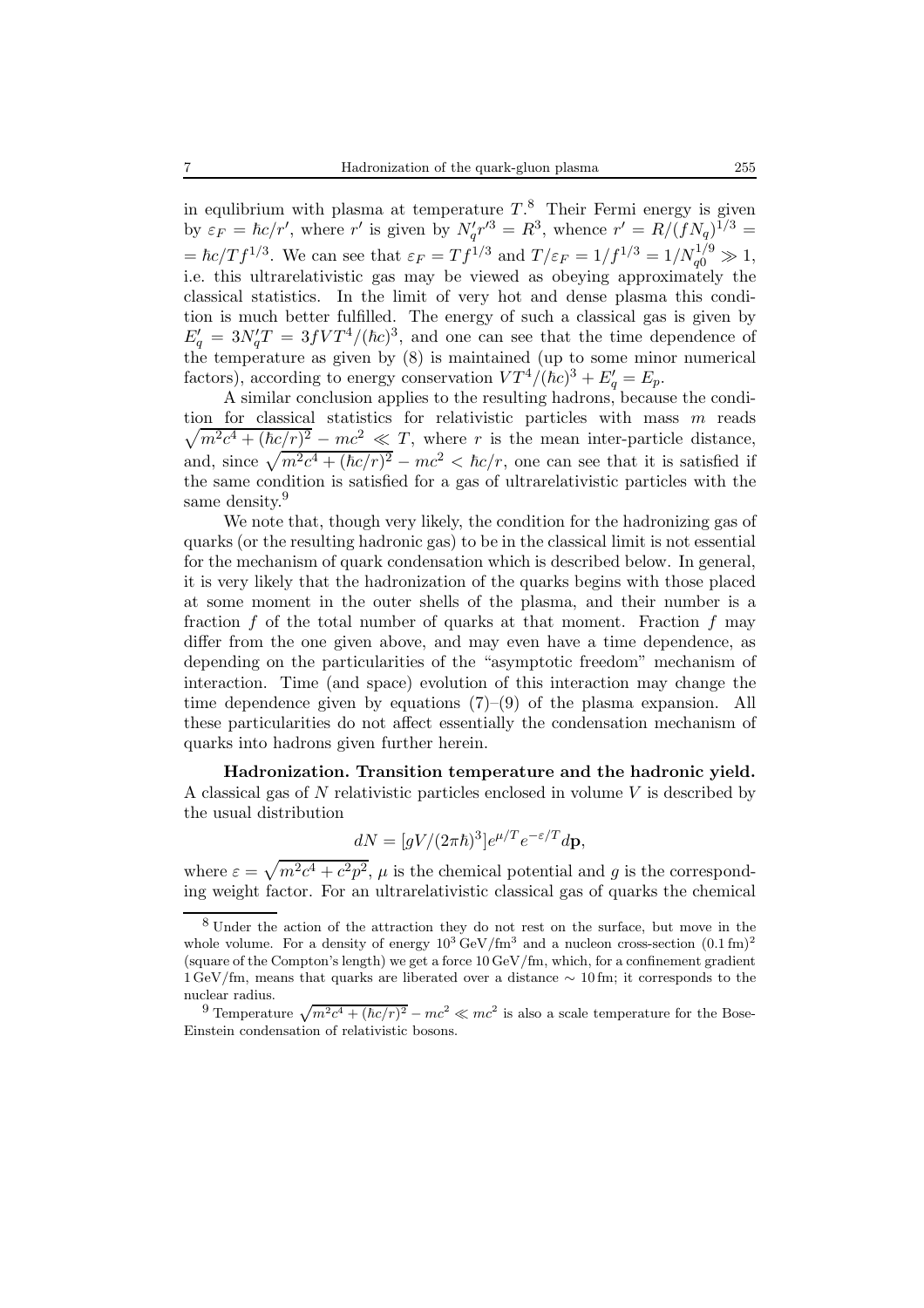potential is given by

$$
\mu_q = -T \ln(g_q T^3 / 3\pi^2 \hbar^3 c^3 n_q),\tag{10}
$$

where  $n_q = N_q/V$  is the density of quarks. We introduce a scale temperature  $T_q = \hbar c n_q^{1/3}$  (Fermi temperature), and write approximately

$$
\mu_q \simeq -3T \ln(T/T_q),\tag{11}
$$

for  $T \gg T_q$ . The energy is given by  $E_q = 3N_qT$  and the thermodynamic potential  $\Omega_q = -p_q V = -N_q T$ , where  $p_q$  is the pressure of the quark gas. The number of quarks  $N_q$  in (10) is in fact number  $N'_q$  of "surface" quarks introduced above, and the Fermi temperature  $T_q = T f^{1/3}$ . Similarly, the quark pressure  $p_q$  is in fact a partial pressure in the quark-gluon plasma.

We label the hadron species by  $j = 1, 2, 3, \ldots$ , and characterize each species by its number of quarks  $n_j = 2, 3, \ldots$ , its mass  $m_j$  and momentum  $\mathbf{p}_j$ , the later two being related by energy  $\varepsilon_j = \sqrt{m_j^2 c^4 + c^2 p_j^2}$ . There may exist also a relationship between number of quarks  $n_i$  and mass  $m_j$ , but we let  $m_j$ to be an independent parameter, as, for instance, to account for resonances in hadron spectra. Other quantal numbers may be introduced similarly, according to the desired classification of the hadrons, and subjected to various conservation laws or selection rules. We impose the conservation of the number of quarks

$$
N_q = \sum_{j-states} n_j p_j,\tag{12}
$$

and the conservation of hadronic energy

$$
E_h = \sum_{j-states} \varepsilon_j p_j,\tag{13}
$$

where  $p_i$  is the probability of states. It follows then straightforwardly the hadron distribution

$$
dN_j = \frac{g_j V_h}{(2\pi\hbar)^3 m_0} e^{\mu_h n_j/T} e^{-\varepsilon_j/T} dn_j dm_j d\mathbf{p}_j,
$$
\n(14)

where  $g_j$  is the statistical weight of the multiplicity of the species j,  $m_0$  is a scale of minimal mass,  $\mu_h$  is the chemical potential and  $V_h$  is the volume of the hadronic gas (it differs from the original volume of the quarks, as a result of the hadronic condensation). Allowing for  $m_i$  to extend continuously to infinite, and replacing the summation over mass spectrum by integration (with  $m_0$  the mean mass inter-spacing) we get straightforwardly from (14)

$$
dN_j = \frac{g_j V_h}{(2\pi\hbar)^3 m_0} \cdot \frac{6\pi(\pi - 1)}{c^5} T^4 e^{\mu_h n_j/T} dn_j.
$$
 (15)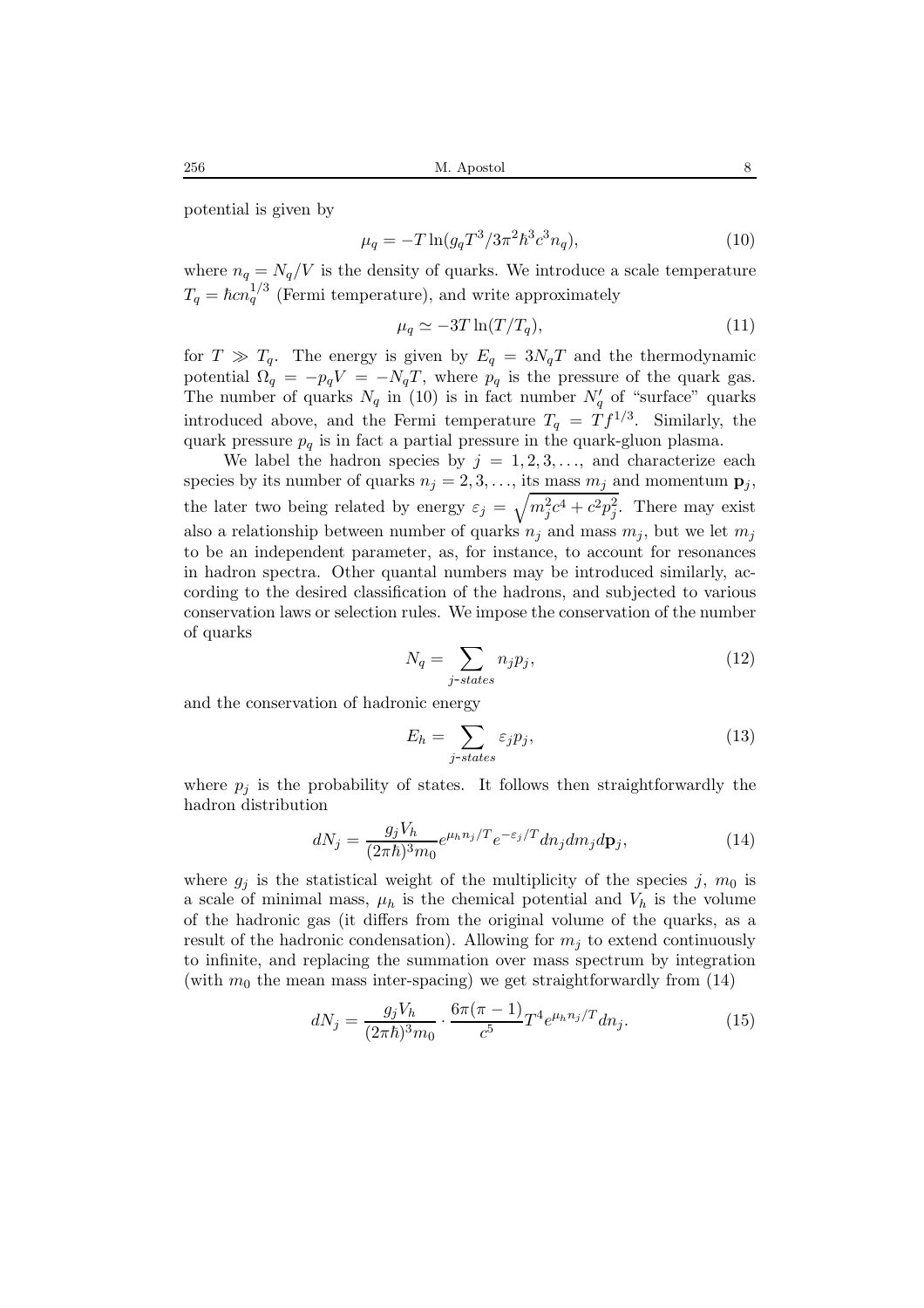In order to estimate the summation over  $j$  we introduce the mean hadronic weight  $g_h$  by

$$
\sum_{j} g_j e^{\mu_h n_j/T} = g_h \sum_{n=s}^{\infty} e^{\mu_h n/T}, \qquad (16)
$$

and starts the summation with  $n = s \geq 2$ , as for the smallest composite hadrons. We get the number of hadrons<sup>10</sup>

$$
N_h \simeq \frac{g_h V_h}{(2\pi\hbar)^3 m_0} \cdot \frac{6\pi(\pi - 1)}{c^5} T^4 \cdot e^{\mu_h s/T},\tag{17}
$$

and, according to (12), the number of quarks

$$
N_q \simeq \frac{sg_h V_h}{(2\pi\hbar)^3 m_0} \cdot \frac{6\pi(\pi - 1)}{c^5} T^4 \cdot e^{\mu_h s/T}.
$$
 (18)

We can see that  $N_h = N_q/s$ , i.e. the hadronic condensate is dominated by the smallest composite hadrons (corresponding to the smallest  $s$ , as, for instance  $s = 2$ , i.e. by hadrons with the simplest structure. The number of hadrons made of  $s+1$ ,  $s+2$ , etc quarks is smaller by exponential factors  $e^{\mu_h/T}$ ,  $e^{2\mu_h/T}$ , etc than this number.

Equation (17) or (18) determines the (large, negative) chemical potential of the hadronic gas. It is approximately given by

$$
\mu_h \simeq -(1/s)T \ln[3g_h(\pi - 1)T^4/4\pi^2\hbar^3 c^5 m_0 n_h],\tag{19}
$$

where  $n_h = N_h/V_h$  is the density of hadrons. Similarly, the energy of the hadronic gas is given by  $11$ 

$$
E_h \simeq \frac{g_h V_h}{(2\pi\hbar)^3 m_0} \cdot \frac{24\pi(\pi - 1)}{c^5} T^5 \cdot e^{\mu_h s/T} = 4N_h T. \tag{20}
$$

It is easy to see that the thermodynamic potential  $\Omega_h = -p_hV_h$  is given by  $\Omega_h = -N_hT = -E_h/4$ , hence the equation of state  $p_hV_h = N_hT$ , where  $p_h$ is the pressure of the hadronic gas. For equlibrium this pressure equals the one of the quark gas, given by  $p_qV_q = N_qT$ . It follows that concentrations  $n_h$  and  $n_q$  must be equal at equilibrium, and, since  $N_h = N_q/s$ , it follows  $V_h = V_q/s$ , as expected for condensation.

Experimentally,  $\mu_h$ , T and  $m_0$  are fit parameters for hadron distributions given by (14). By measuring the latter we may characterize the hadronic output, as well as the original gas of quarks that hadronizes. It is worth noting here that the mass spectrum is discrete, and it does not extend to infinite,

<sup>&</sup>lt;sup>10</sup> We note that the summation over  $n_j$  does not necessarily follow the sequence of all natural integers, but must obey the sequence corresponding to the defined (observed) hadron species.

 $11$  The difference between the prefactor 4 in hadronic energy and the prefactor 3 in the energy of the quark gas comes from the additional degree of freedom of the mass.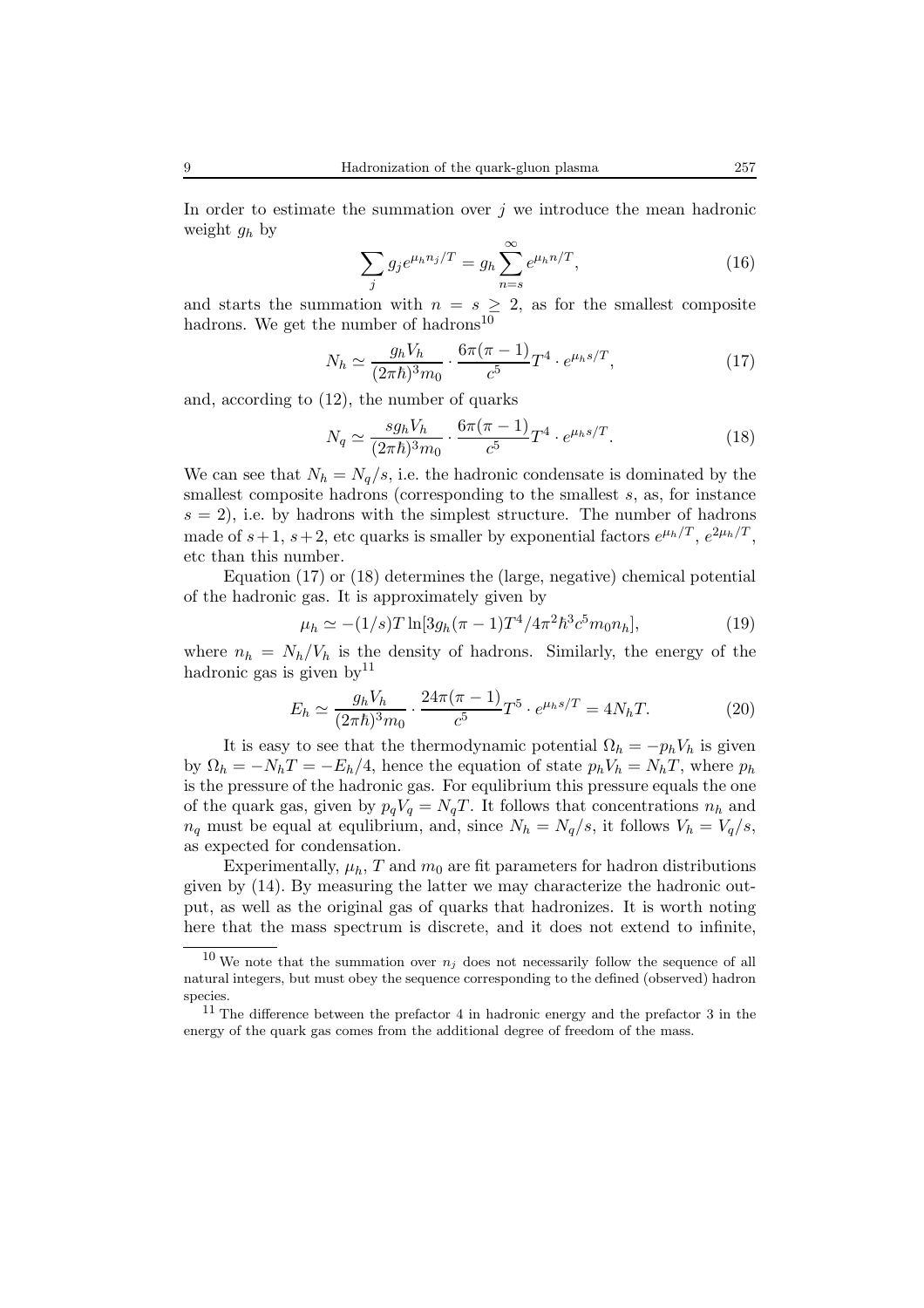258 M. Apostol 10

in contrast to the estimations made above. A similar note applies also to the hadron structure defined by sets of integers  $n<sub>i</sub>$ . It follows that the energy and the chemical potential above should be computed according to the empirical statistical ensemble analyzed. The experimental temperature T determined from the hadronic output is the transition temperature. Indeed, according to the above description the hadronization process is a phase transition of the first kind.<sup>12</sup> The critical temperature is given by

$$
\mu_q = \mu_h,\tag{21}
$$

where  $\mu_q$  is given by (11) and  $\mu_h$  is given by (19), for the same pressure, i.e. the same density  $n_q = n_h$ . Under these circumstances, equation (19) can also be written as  $\mu_h = -(1/s)T \ln(T^4/T_q^3 T_m)$ , where  $T_m = [4g_q m_0 c^2 / 3sg_h(\pi - 1)] \sim$  $\sim m_0c^2$ . By (21), we get then the critical temperature of hadronization

$$
T_c = T_q (T_q / T_m)^{1/(3s-4)}.
$$
\n(22)

It is the temperature below which the hadron distributions given by (14) are observed.<sup>13</sup> The latent heat  $Q$  involved in the hadronization process is given by the jump in heat functions  $W_q = E_q + p_q V_q = 4N_qT$  and  $W_h = 5N_hT =$  $5N_qT/s$  at equilibrium, which leads to  $Q = (5/s - 4)N_qT_c = (5/s - 4)E_q/3$ .<sup>14</sup> One can see that it is negative, which means that the energy (and temperature) of the quark-gluon plasma increases slightly in the hadronization process. The latent heat is released in the hadronization process.

The critical temperature of hadronization  $T_c$  must be much higher than the characteristic quark temperature  $T_q$  in order to use the classical statistics. A similar condition  $T_c^4 \gg T_q^3 T_m$  holds also for the hadronic gas. Both conditions are satisfied providing  $T_q \gg T_m$ . Making use of  $T_q = T_c f^{1/3}$  we get from (22)  $T_c = T_m/f^{s-1} \gg T_m^{15}$  It is worth noting that the experimental hadronic distributions are not continuous in mass spectrum, nor in the quark constituency, as it is assumed in the estimations given herein. Accordingly, the parameters like  $T_q$  or  $T_m$ , that might be derived from the analysis of the empirical distributions of hadrons, can be different from their expressions given here. In addition, it must also be noted that the mechanism of hadronization described above through the condensation of the quark gas is not restricted to classical statistics. Quantal statistics can be used, if necessary, both for

<sup>12</sup> For more details on the mechanism of matter condensation see J. Theor. Phys., **123** (2006).

<sup>&</sup>lt;sup>13</sup> For a discrete mass spectrum equation (22) gives the scale temperature  $T_m$ .<br><sup>14</sup> It corresponds to the extra degree of freedom due to the mass, originates in quark interaction, and accounts for the remanent entropy of the hadronic gas.

<sup>&</sup>lt;sup>15</sup> Condition  $T_q \gg T_m$  implies  $f \gg f^{3(s-1)}$ , which is satisfied for  $f \ll 1$ . This condition is better fulfilled than the condition for the classical behaviour of the quark gas because the classical statistics is favoured for massive hadrons.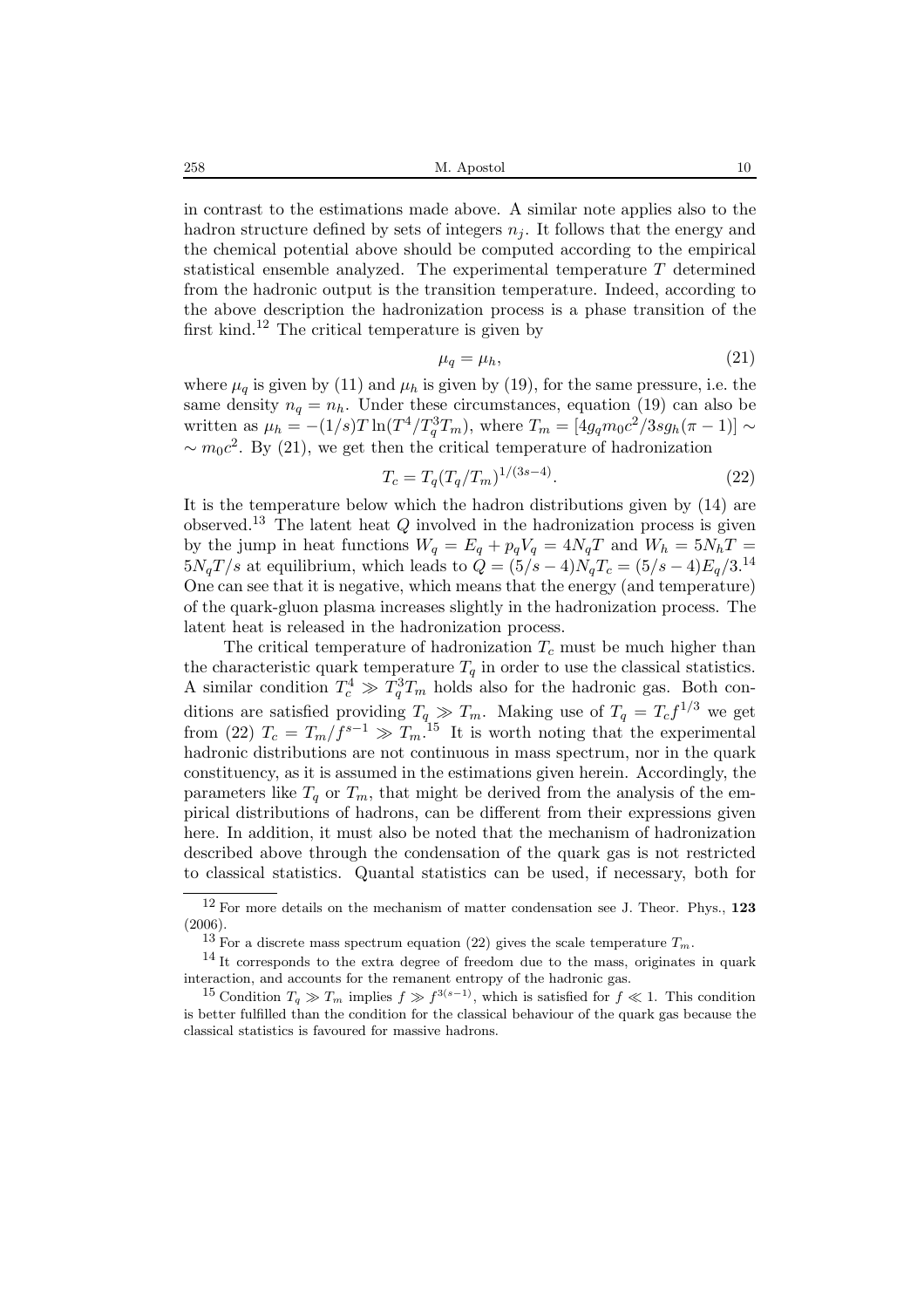the hadronizing gas of quarks and for the resulting hadrons, which change the expressions given above for the chemical potential and for the critical temperature.

Functions  $\mu_q(T)$  and  $\mu_h(T)$  as given by (11) and (19) for the same  $n_q = n_h$  are such that  $\mu_q < \mu_h$  for  $T > T_c$  and  $\mu_q > \mu_h$  for  $T < T_c$ , which means that the phase diagram favours the quarks for  $T > T_c$ , and hadrons for  $T < T_c$ , as expected. The hadronization of the first  $N'_q$  "surface" quarks can be viewed as the first stage in the hadronization process. After this stage is completed the number of remaining quarks is diminished, as it is the radius of the remaining plasma. The temperature of the remaining plasma is increased to some extent, as due to the released latent heat, but it quickly reaches again the value of the critical temperature by expansion, and the first-stage process of hadronization is repeated. However, it is very likely that at some moment in its expansion the quark-gluon plasma ceases to sustain an equilibrium between quarks and gluons, as a result of its cooling (in any case the rate of this equilibrum slows down on cooling the plasma). Under this circumstance, the number of quarks in plasma becomes fixed, the temperature decreases at a higher rate, and the cool and more rarefied plasma favours the condensation of heavier, more complex hadrons. It may be said, therefore, that in the hadronization process there appear first hadrons with a simpler structure (which are, very likely, lighter) at higher  $T_c$ , and, gradually, more complex hadrons (which, likely, are heavier) at various slightly lower values of temperature, such that a temporal analysis of the hadronization might indicate a succession of "phase transitions", or a cascade of hadronization processes, in the order indicated here. It is worth noting that this order corresponds to the energy (mass)-time uncertainty relationship. However, such a temporal series of hadronization occurs in a very rapid succession, which is beyond the observational means.

Let us include finally a numerical estimation, in order to get a feeling of relevant figures. Suppose that  $N \sim 50$ , which makes the fraction  $f =$  $= 1/N_q^{1/3} = 1/10N^{1/3} \simeq 0.03$ , and the critical temperature  $T_c \simeq 30T_m$ . Then it is conceivable that the minimal mass parameter  $m_0$  may correspond to the ligtest quark, say,  $m_0 \sim 4 \text{ MeV}$ , i.e.  $T_m \sim 4 \text{ MeV}$ , so that  $T_c \sim$  $\sim 120 \,\text{MeV}$  for  $s = 2$ . Making use of (8), this temperature is reached in time  $t \sim 10^{-22} s \ (ct/aN^{1/3} \sim 20)$ , for an initial temperature  $T_0 \sim 1 \text{ GeV}$ , a lapse of time during which the quark-gluon plasma expands its radius by a factor of 20. The energy of the condensed quarks  $E_q' = 3N_q'T = 3fE_p$ is the fraction 3f  $\sim 10\%$  of the plasma energy, which represents the efficiency coefficient of hadronization in the first stage. The corresponding latent heat amounts to  $(5/s - 4)E_q^{\prime}/3 \sim -0.5E_q^{\prime}$  (for  $s = 2$ ), which indicates a rather high remanent entropy, as expected for this gas of light hadrons. The